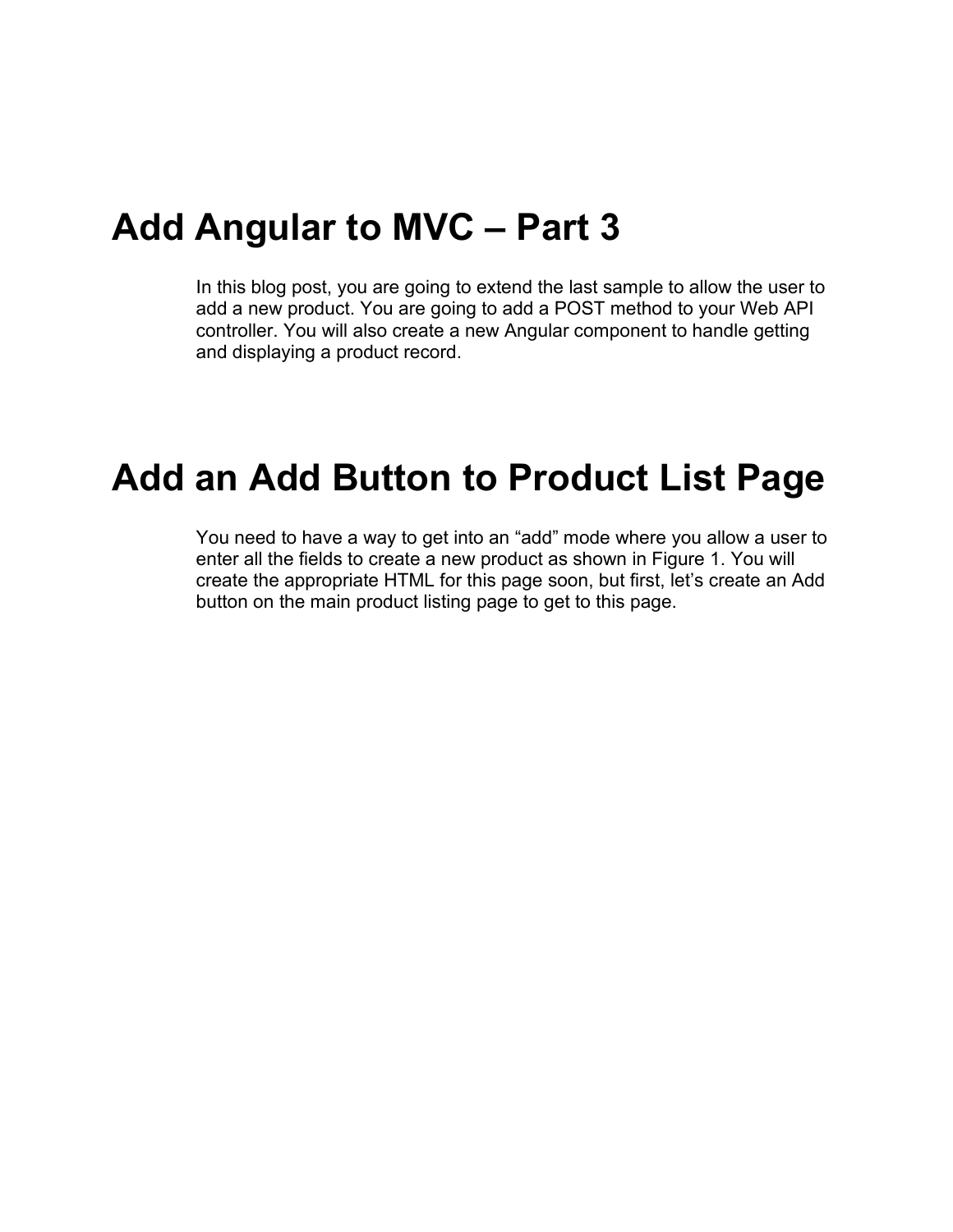| $\Rightarrow$       http://localhost:60223/prodi $\rho \cdot c$       localhost | 价 ☆ 様 ●<br>$\times$ |
|---------------------------------------------------------------------------------|---------------------|
| Paul's Training Company                                                         |                     |
|                                                                                 |                     |
| <b>Product Information</b>                                                      |                     |
|                                                                                 |                     |
| <b>Product Name</b>                                                             |                     |
|                                                                                 |                     |
| <b>Introduction Date</b>                                                        |                     |
| Enter the Introduction Date                                                     |                     |
| Price                                                                           |                     |
| 1                                                                               |                     |
| <b>URL</b>                                                                      |                     |
| Enter the URL                                                                   |                     |
|                                                                                 |                     |
|                                                                                 |                     |
|                                                                                 |                     |

Figure 1: Add new products via a product detail page.

<span id="page-1-0"></span>Open the product-list.component.html file, and just below the <h2> tag add the following HTML.

```
<div class="row">
   <div class="col-xs-12">
     <button class="btn btn-primary" 
             (click) = "add() "> Add New Product
     </button>
  \langle div>
\langlediv>
```
When you click on the **Add New Product** button, you want to route to the new product detail page you are going to create. The add() function that is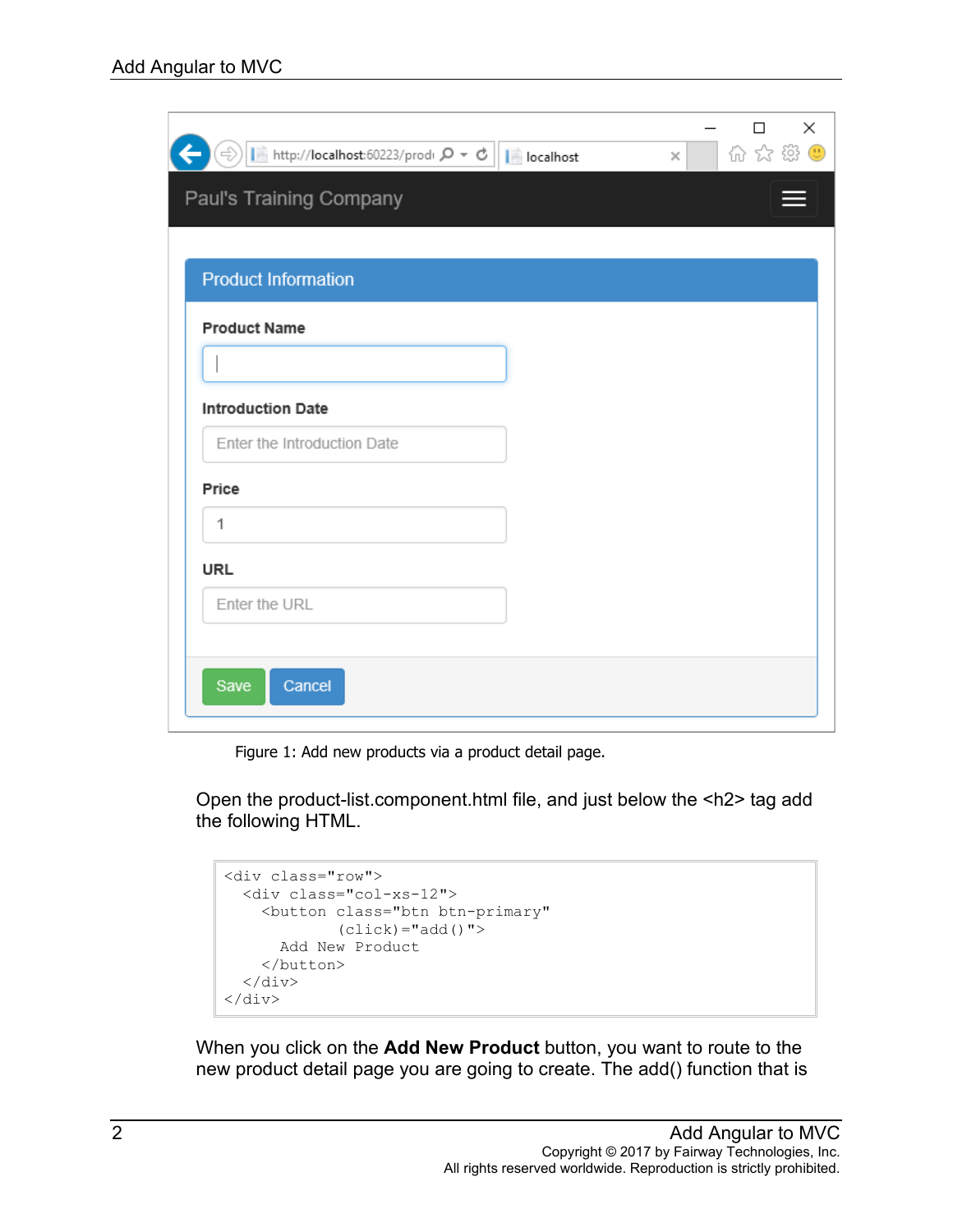going to be called from the Click event on this button will perform this routing functionality.

#### **Update Product List Component**

Let's update the ProductListComponent class to perform this add functionality. Open the product-list.component.ts file and add an import to use the routing service in your class.

```
import { Router } from '@angular/router';
```
Locate the constructor in your ProductListComponent and add a second parameter to this constructor to accept the Router service.

```
constructor(private productService: ProductService,
  private router: Router) {
}
```
Next, add a new function called add(). This function uses the injected router service to call the navigate function. You pass an array to this navigate function. The first parameter is a route to match up with a route you create in your routing component. The second parameter is any parameter you wish to pass. Later you use this product detail page to display an existing product, so you will pass a real product ID as the second parameter. For now, since you are just adding a new product, pass a -1.

```
add() {
   this.router.navigate(['/productDetail', -1]);
}
```
# **Create Detail HTML**

Let's now add the detail page to accept product data from the user. Right mouse click on the \app\product folder and select **Add | HTML page**. Set the name to **product-detail.component.html** and click the OK button. Delete all the HTML in the new page and add the following HTML.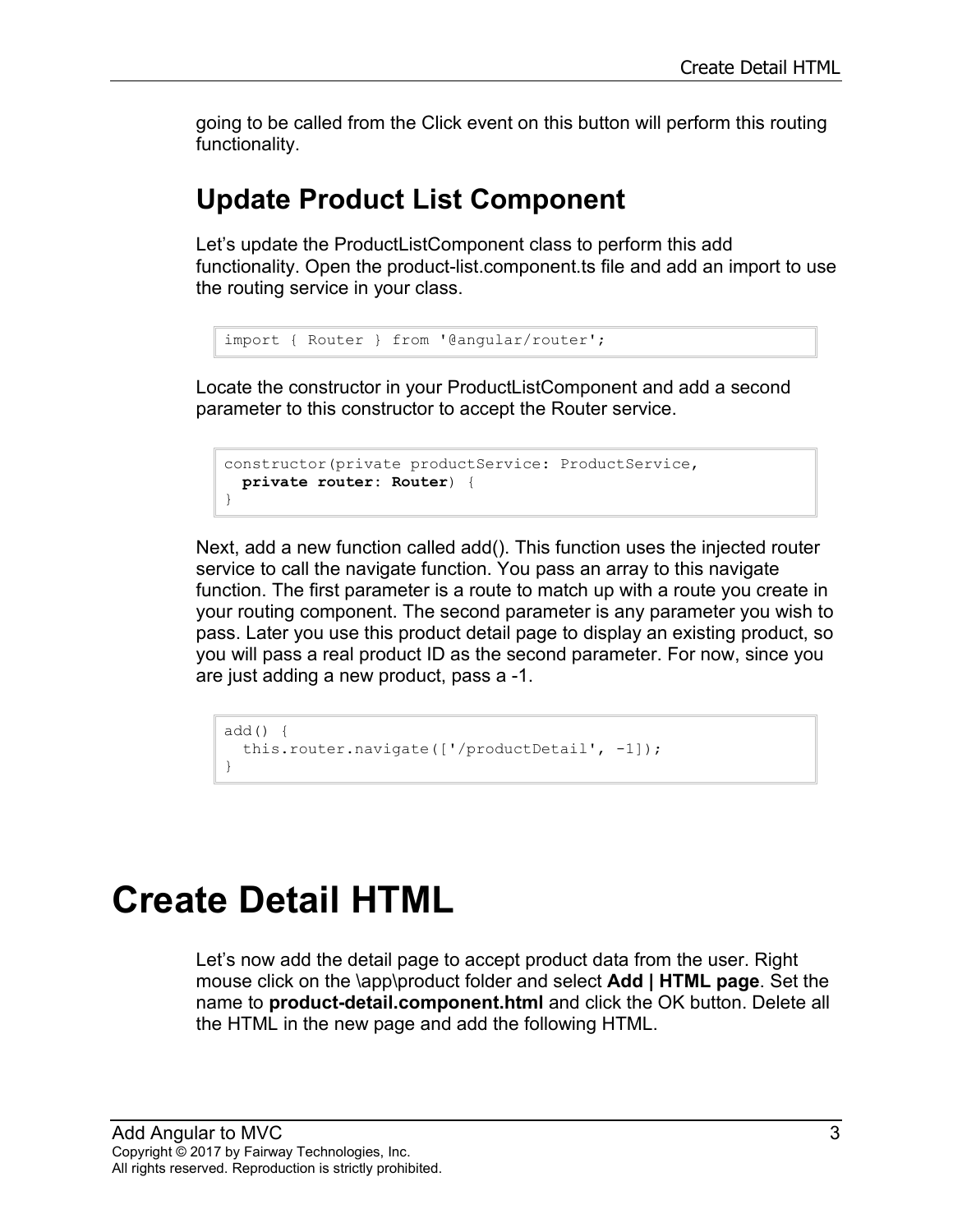```
<div class="row" *ngIf="product">
   <div class="col-xs-12">
     <div class="panel panel-primary">
       <div class="panel-heading">
         <h1 class="panel-title">Product Information</h1>
      \langle/div\rangle <div class="panel-body">
         <!-- ** BEGIN: Error Message Area ** -->
         <div class="row" 
               *ngIf="messages && messages.length">
            <div class="col-xs-12">
              <div class="alert alert-warning">
               \langle u1\rangle <li *ngFor="let msg of messages">
                     {{msg}}
                 \langle/li>
               \langle/ul\rangle\langle/div\rangle\langle/div\rangle\langle div>
         <!-- ** END: Error Message Area ** -->
         <!-- ** BEGIN: Detail Entry Area ** -->
         <div class="form-group">
            <label for="productName">Product Name</label>
            <input id="productName"
                   type="text"
                  class="form-control"
                  autofocus="autofocus"
                  placeholder="Enter the Product Name"
                   title="Enter the Product Name"
                  [(ngModel)]="product.productName" />
         </div>
         <div class="form-group">
            <label for="introductionDate">
              Introduction Date</label>
            <input id="introductionDate"
                   type="text"
                  class="form-control"
                  placeholder="Enter the Introduction Date"
                  title="Enter the Introduction Date"
                  [(ngModel)]="product.introductionDate" />
        \langle div>
         <div class="form-group">
            <label for="price">Price</label>
            <input id="price"
                   type="number"
                  class="form-control"
                  placeholder="Enter the Price"
                  title="Enter the Price"
                  [(ngModel)]="product.price" />
         </div>
         <div class="form-group">
            <label for="url">URL</label>
            <input id="url"
                   type="url"
```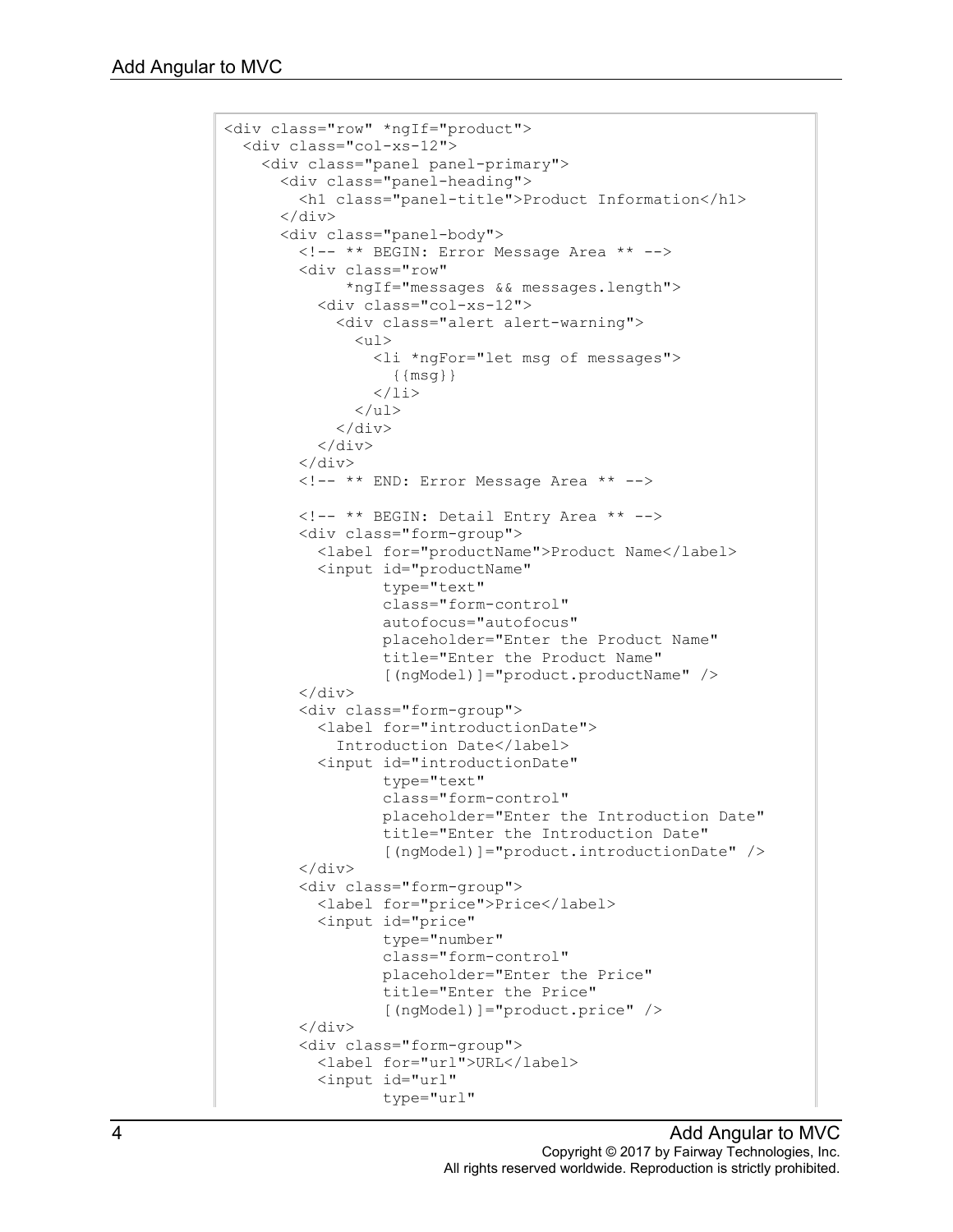```
 class="form-control"
                   placeholder="Enter the URL"
                  title="Enter the URL"
                  [(ngModel)]="product.url" />
         </div>
         <!-- ** END: Detail Entry Area ** -->
       </div>
       <div class="panel-footer">
         <button class="btn btn-success"
                (click)="saveProduct()">Save</button>
         <button class="btn btn-primary"
               (click)="goBack()">Cancel</button>
      \langle/div\rangle </div>
 \langle div>
</div>
```
Listing 1: The HTML for the product detail page.

**NOTE**: I have purposefully left all validation off each input field. You will learn about validation later.

### **Create Product Detail Component**

Now that you have a product detail page, you need a component to go along with it. Right mouse click on the \app\product folder and select **Add | TypeScript file**. Set the name to **product-detail.component.ts**. Add the following code for now. You will add more to this component later.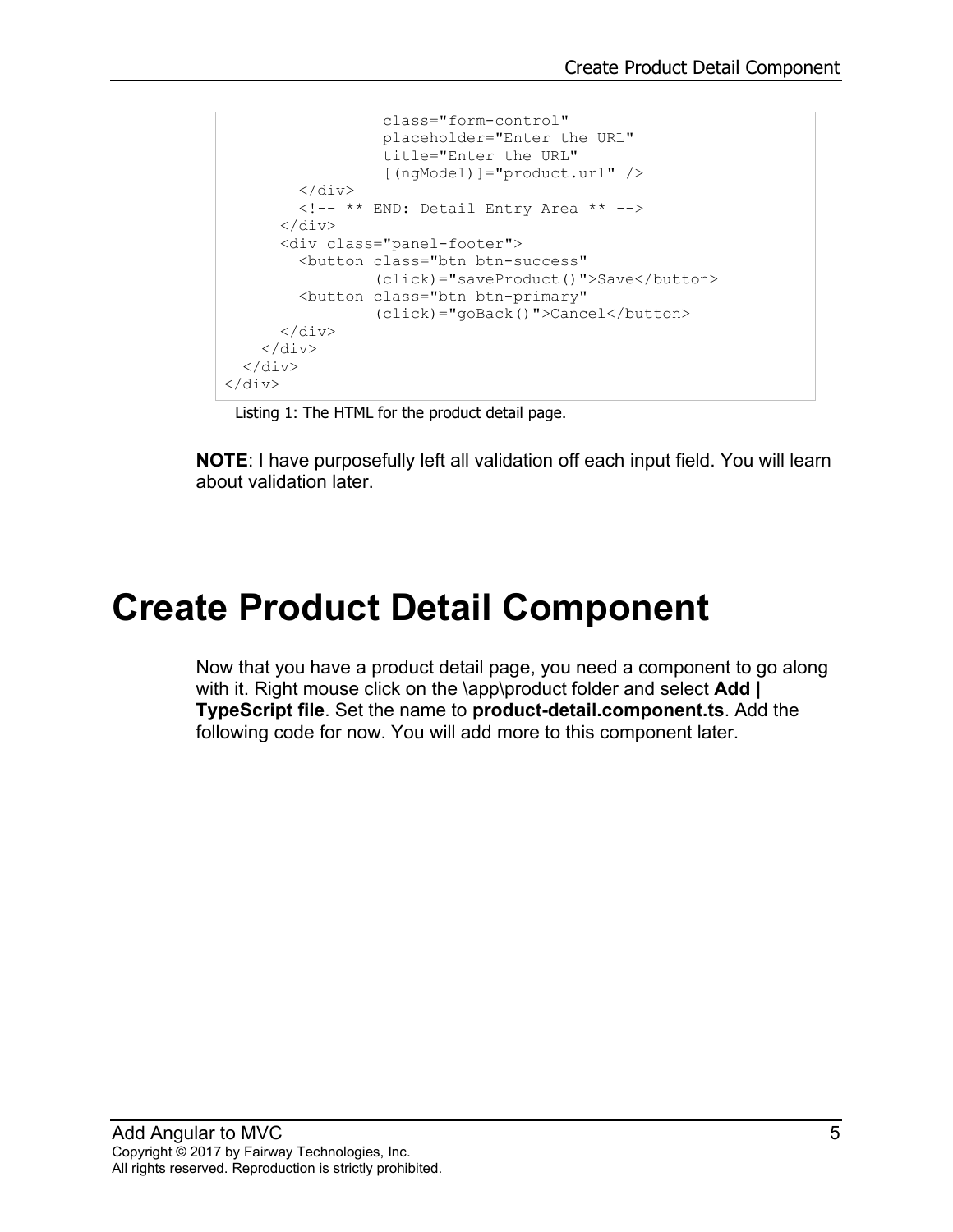```
import { Component, OnInit } from "@angular/core";
import { Product } from "./product";
@Component({
  moduleId: module.id,
  templateUrl: "./product-detail.component.html"
})
export class ProductDetailComponent implements OnInit {
  product: Product;
  messages: string[] = [];
  ngOnInit() {
   this.product = new Product();
     this.product.price = 1;
     this.product.url = "http://www.fairwaytech.com";
  }
}
```
#### **Update Routing**

You have added the new detail component and HTML. You also wrote code in the ProductListComponent to navigate to this new detail component. However, before you can do that, you need to inform the Angular routing service about the new detail component. Open the app-routing.module.ts file and add a new import statement at the top of this file.

```
import { ProductDetailComponent }
  from "./product/product-detail.component";
```
Add a new route object after the other routes you had previously created. This new route object references the ProductDetailComponent. The *path* property is a little different because you want to pass a parameter name *id* to the ProductDetailComponent class. For the add functionality, you are not going to do anything with this -1 parameter you are passing in, however, for editing, you will pass in a valid product id value in order to retrieve the product record to edit.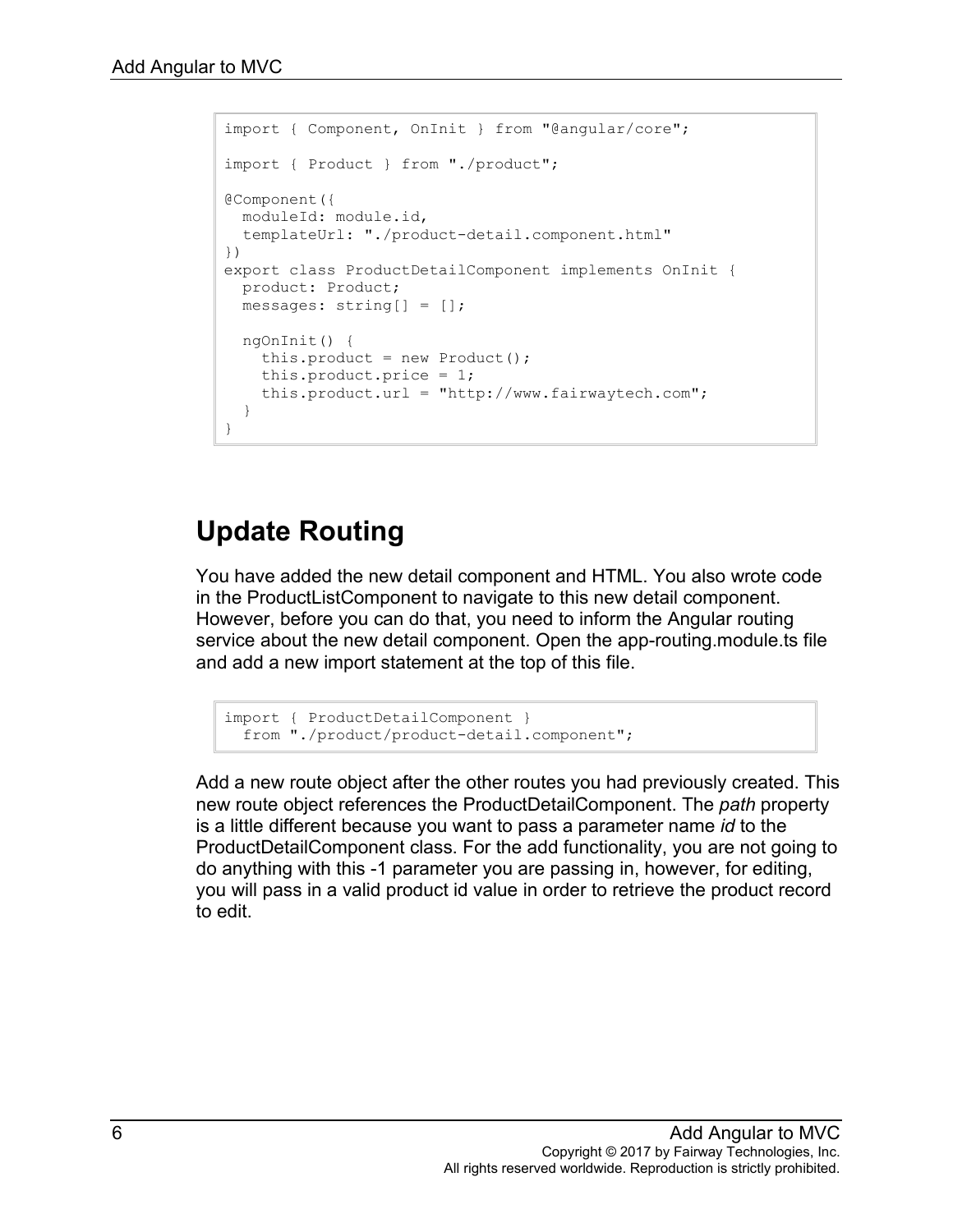```
const routes: Routes = [
 \{ path: 'productList',
    component: ProductListComponent
   },
   {
     path: 'Product/Product',
     redirectTo: 'productList'
   },
  {
     path: 'productDetail/:id',
     component: ProductDetailComponent
   }
];
```
### **Update AppModule**

In the product detail HTML you reference the ngModel directive. However, you have not told your Angular application that you wish to use this directive. In order to do this, open the app.module.ts file and add an import statement for the FormsModule package. This package includes the ngModel directive.

```
import { FormsModule } from '@angular/forms';
```
While you are in this file, also add an import for your new ProductDetailComponent class you added.

```
import { ProductDetailComponent }
 from "./product/product-detail.component";
```
The FormsModule needs to be added to the *imports* property on your NgModule decorator. The ProductDetailComponent should be added to the *declarations* property on your NgModule decorator. Modify the NgModule decorator to look like the following code.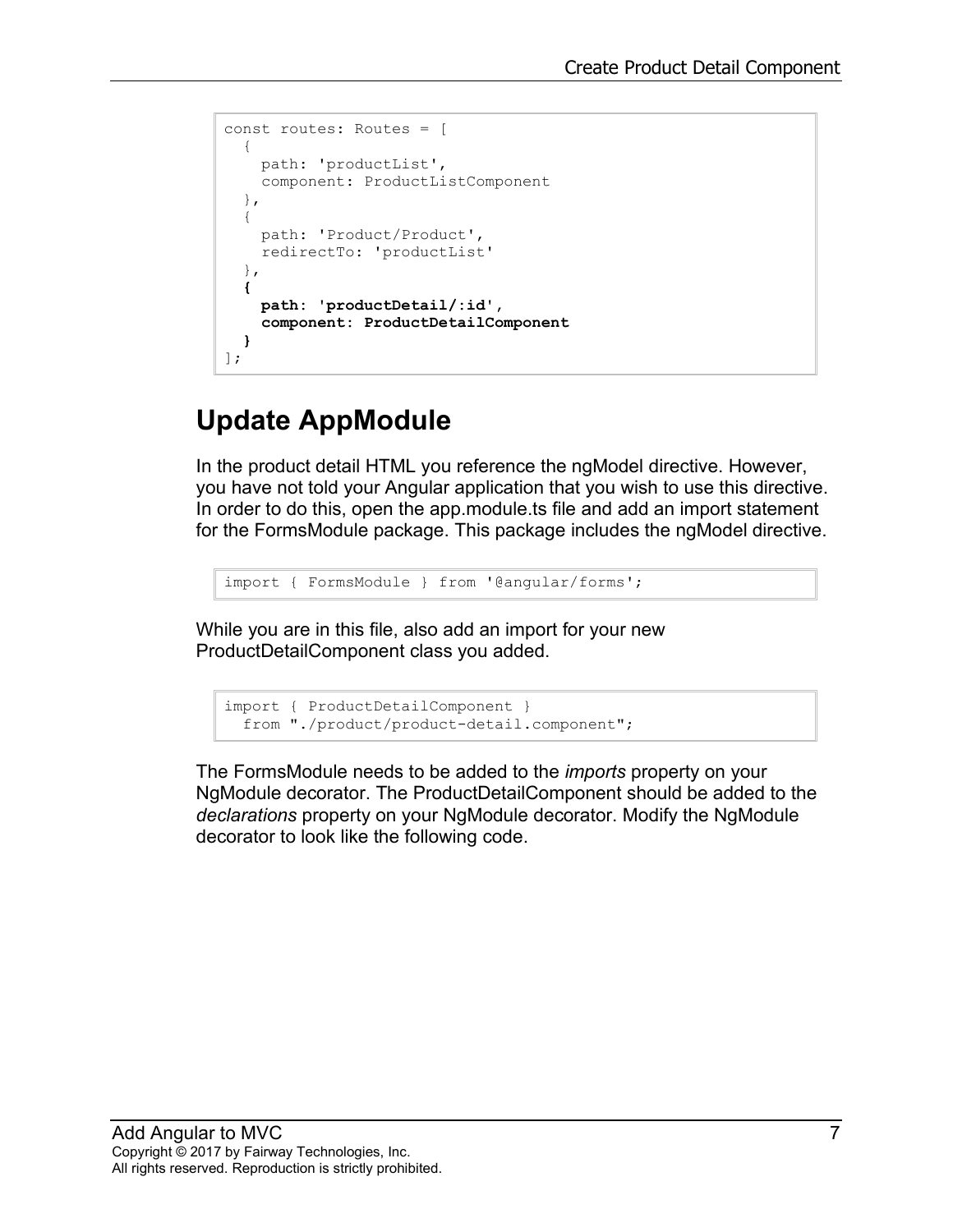```
@NgModule({
 imports: [BrowserModule, AppRoutingModule, 
           HttpModule, FormsModule],
 declarations: [AppComponent, 
                ProductListComponent, 
                ProductDetailComponent],
 bootstrap: [AppComponent],
 providers: [ProductService]
})
```
Run the application, click on the Add New Product button and you should see the detail page appear. Nothing else works at this point, but you just want to verify that you can get to this point.

## **Add POST Method in Controller**

To add the data the user inputs into the product detail page you just created, you are going to need a POST method in your ProductApiController. When you attempt to add a new product, business rules could fail because the user did not fill out the fields correctly. For instance, a product name is required. If the user does not fill one out and the ProductName property gets passed to the server as a blank string, the code generated by the Entity Framework will raise an exception.

The Insert() method in the ProductViewModel handles that situation and converts all the validation errors generated by the Entity Framework into a KeyValuePair<string, string> object. The *key* property in the KeyValuePair object is the name of the property that was in error. The *value* property in the KeyValuePair object is the error message supplied by the Entity Framework. When you call the Insert() method in the ProductViewModel, the Messages property might be filled in with a set of error messages. If this is so, you need to take those messages and pass those back from the Web API.

The mechanism you use to communicate back to the caller that some validation failed on an POST or PUT is to pass back a 400 (BadRequest) and place a ModelStateDictionary object with the set of validation errors as the payload. This means you need to take the list of KeyValuePair objects from the view model and create a ModelStateDictionary object. Open the ProductApiController.cs file and add the following using statement.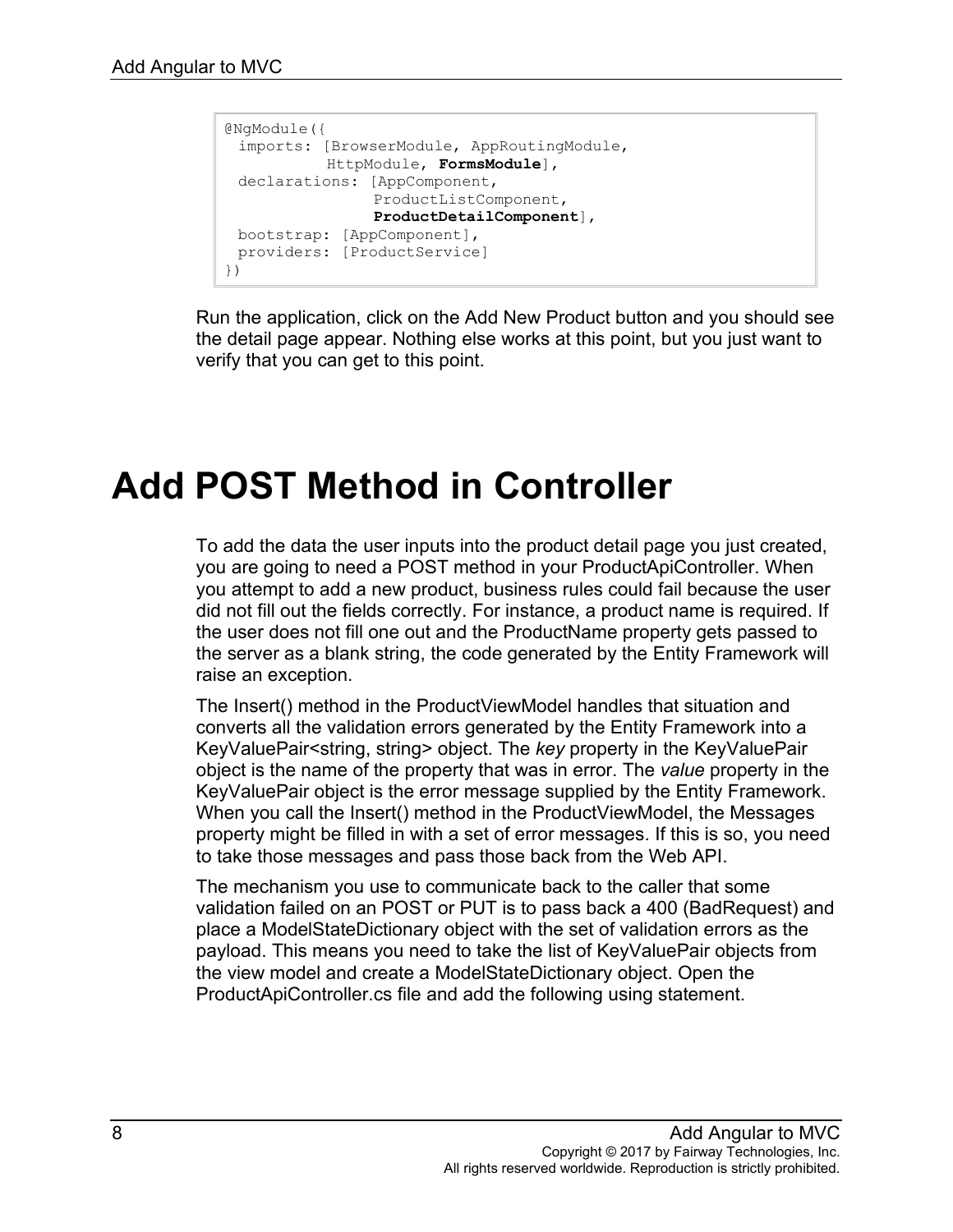```
using System.Web.Http.ModelBinding;
```
One note, on the above using statement. The ModelStateDictionary used by the Web API is different from the one used by MVC controllers. Make sure you are using the ModelStateDictionary class from the above namespace and not the one used by MVC.

Now, you can write the ConvertMessagesToModelState method as shown below.

```
private ModelStateDictionary ConvertMessagesToModelState(
       List<KeyValuePair<string, string>> messages) {
  ModelStateDictionary ret = new ModelStateDictionary();
   foreach (KeyValuePair<string, string> msg in messages) {
     ret.AddModelError(msg.Key, msg.Value);
   }
  return ret;
}
```
Before writing the Post() method, add a using statement so you can use the Product class from the Entity Framework.

using PTC.Models;

Write the POST method to accept a Product object from the Angular caller. This Post() method simply passes this Product object to the ProductViewModel for processing. You then check the state of the view model to determine what you should return as the IHttpActionResult.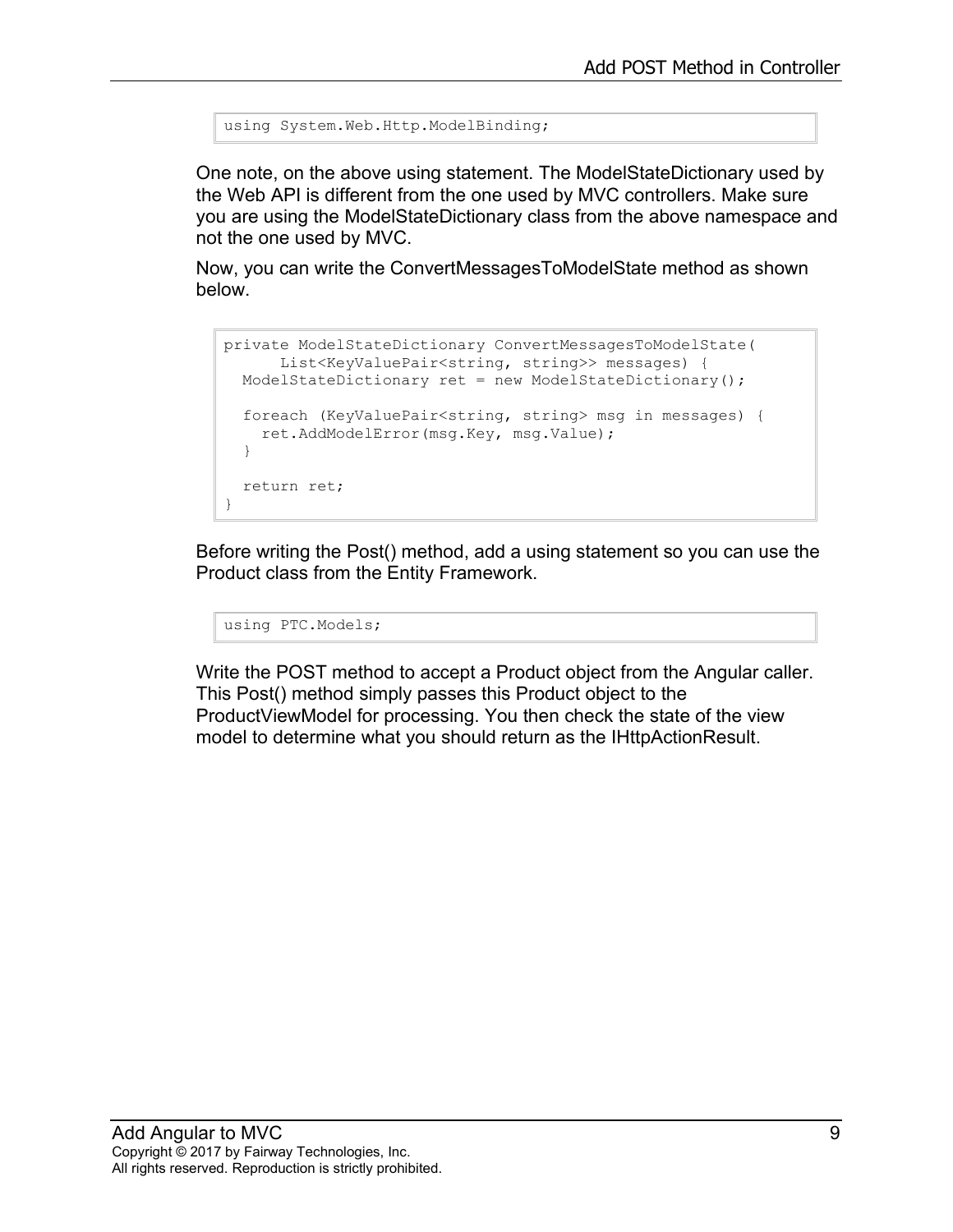```
[HttpPost]
public IHttpActionResult Post(Product product) {
   IHttpActionResult ret = null;
   ProductViewModel vm = new ProductViewModel();
  if (product != null) {
     if (vm.Insert(product)) {
       ret = Created<Product>(
             Request.RequestUri +
             vm.Entity.ProductId.ToString(),
               vm.Entity);
     }
     else {
       if (vm.Messages.Count > 0) {
        ret = BadRequest(
           ConvertMessagesToModelState(vm.Messages));
       }
       else if (vm.LastException != null) {
        ret = InternalServerError(vm.LastException);
       }
     }
   }
   else {
   ret = NotFound();
   }
   return ret;
}
```
### **Create addProduct Method in Product Service**

Now that you have a Web API that can be sent new product data to, let's write code in the ProductService class you created in the earlier blog posts. Open the product.service.ts file and import two new services; Headers and RequestOptions

```
import { Http, Response, Headers, RequestOptions } 
  from '@angular/http';
```
Next, add an addProduct() function to this class to post a new product object to the POST method on your ProductApiController class.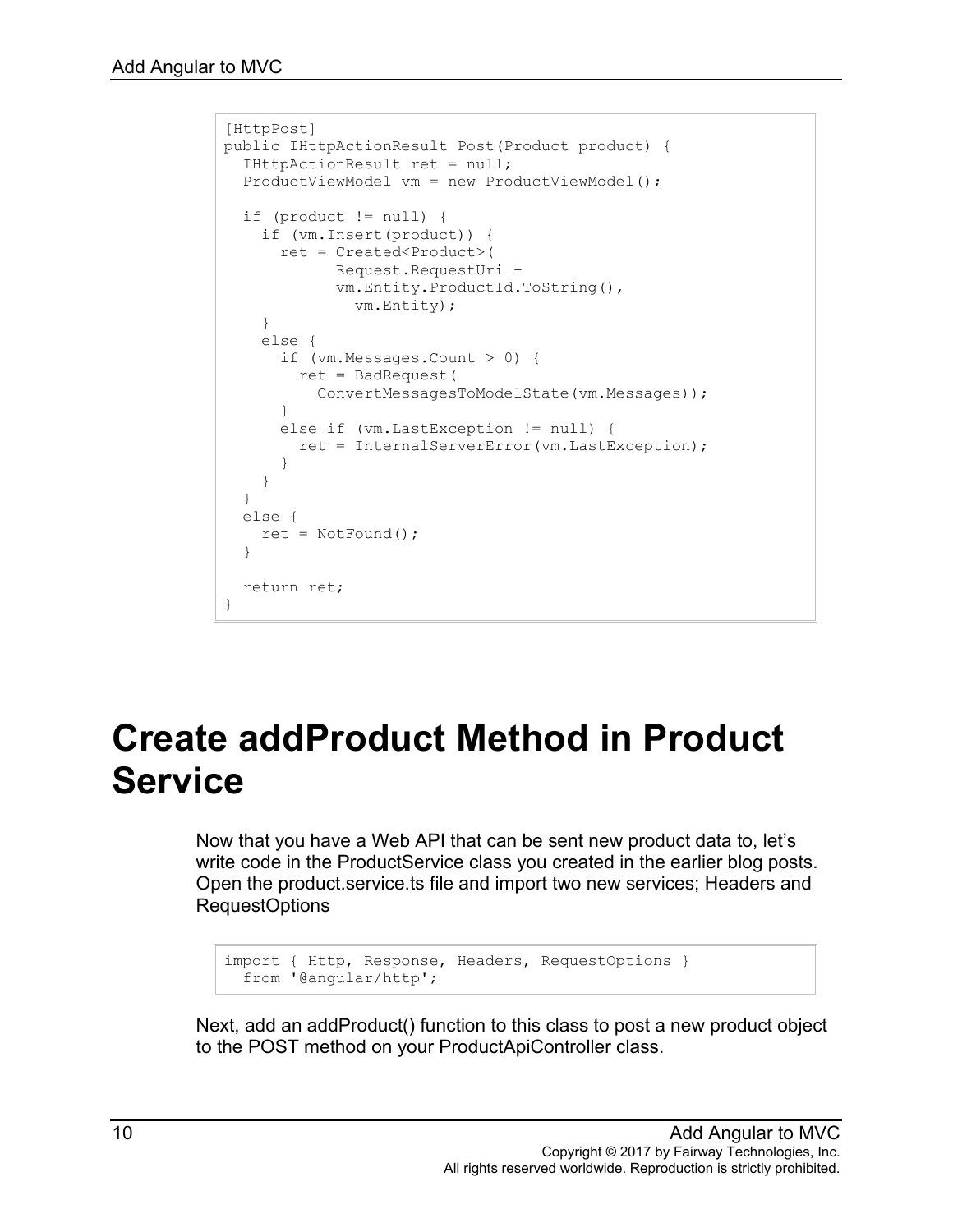```
addProduct(product: Product): Observable<Product> {
  let headers = new Headers({ 'Content-Type':
                                'application/json' });
  let options = new RequestOptions({ headers: headers });
  return this.http.post(this.url, product, options)
    .map(this.extractData)
    .catch(this.handleErrors);
}
```
When you post data, as opposed to getting data, you need to specify the content type as JSON data. You do this by creating a new Headers object and setting the 'Content-Type' property to 'application/json'. Create a RequestOptions object and set the *headers* property to this new Headers object you created. Next, call the post method on the Http service passing in the product object and the RequestOptions object.

#### **Check for Validation Errors**

One of three things could happen when you call the Post method. The data will be successfully added to the back-end database table. A set of validation errors is returned via a 400 error. Or, you could get an exception, in which case, a 500 error is sent back. When you wrote the handleErrors() function before, you handled a 404 and a 500 error, but you did not account for a 400. Add a new case statement to handle a 400 in the handleErrors() function.

```
private handleErrors(error: any): Observable<any> {
 let errors: string | = |;
  switch (error.status)
   {
    case 400: // Model State Error
       let valErrors = error.json().modelState;
      for (var key in valErrors)
 {
        for (var i = 0; i < valErrors[key].length; i++) {
          errors.push(valErrors[key][i]);
 }
       }
      break;
    ...
   return Observable.throw(errors);
}
```
In this new case statement, you retrieve the *modelState* property and loop through all the key values and retrieve the message from the properties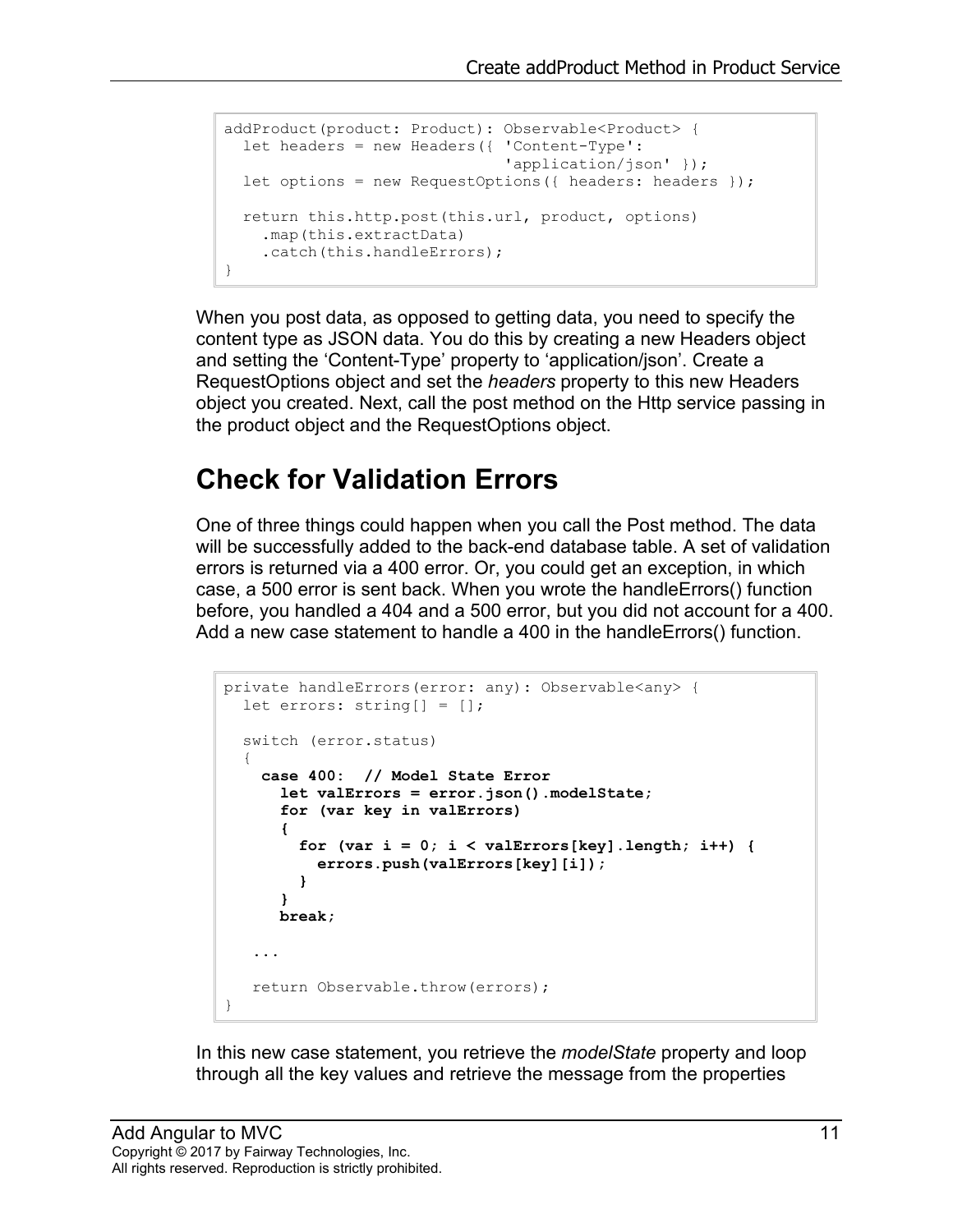returned. Each of these messages is pushed onto the errors array which is then sent back to the caller via the Observable.throw() function.

### **Modify Product Detail Component**

Now that you have the server-side Web API written, and you created the product service on the client-side to call that, it is not time to add the appropriate code to the ProductDetailComponent class you created earlier to call the product service. First, add three new imports at the top of the productdetail.component.ts file.

```
import { ActivatedRoute, Params } from '@angular/router';
import { Location } from '@angular/common';
import { ProductService } from "./product.service";
```
Add a constructor to this class.

```
constructor(
  private productService: ProductService,
  private route: ActivatedRoute,
  private location: Location
) { }
```
Add a method to allow the user to go back to the previous page if they click on the cancel button.

```
goBack(){
  this.location.back();
}
```
Add a method to your class named handleErrors(). This method is called if the call to the addProduct in the Product Service fails. In this method you loop through the string array of errors and add them to the messages property.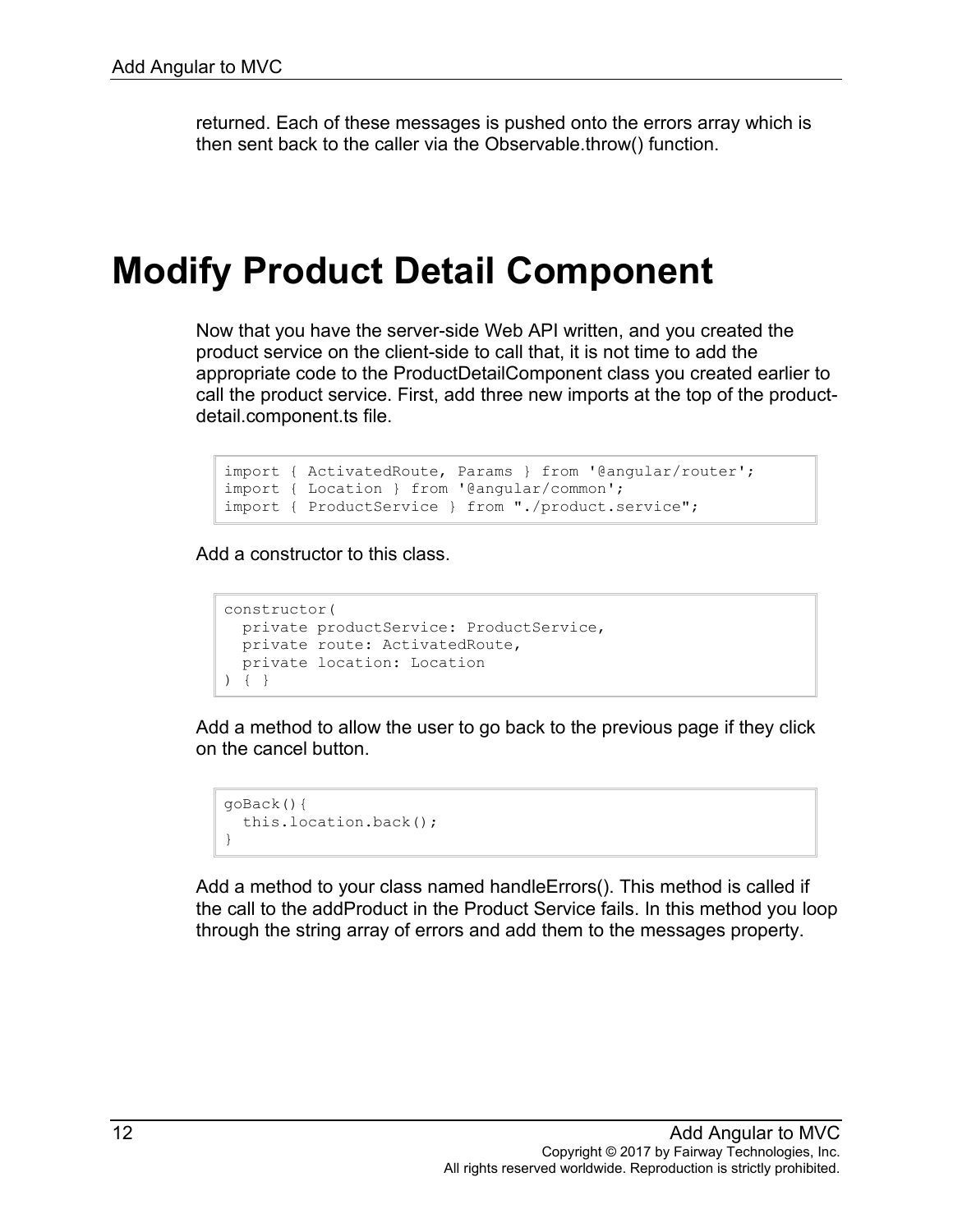```
private handleErrors(errors: any) {
  for (let msg of errors) {
    this.messages.push(msg);
   }
}
```
Even though you are only performing an add in this blog post, go ahead and add a stub function for updating a product as well. Create three new methods; updateProduct, addProduct and saveProduct().

```
private updateProduct(product: Product) {
}
private addProduct(product: Product) {
  this.productService.addProduct(product)
    subscripte() => this.goBack(),
      errors => this.handleErrors(errors));
}
saveProduct() {
   if (this.product) {
     if (this.product.productId) {
       this.updateProduct(this.product);
     }
     else {
       this.addProduct(this.product);
     }
   }
}
```
#### **See the Validation Errors**

Run the application, click on the **Add New Product** button. Immediately click on the Save button and you should see a set of validation errors appear on the screen as shown in [Figure 2.](#page-13-0)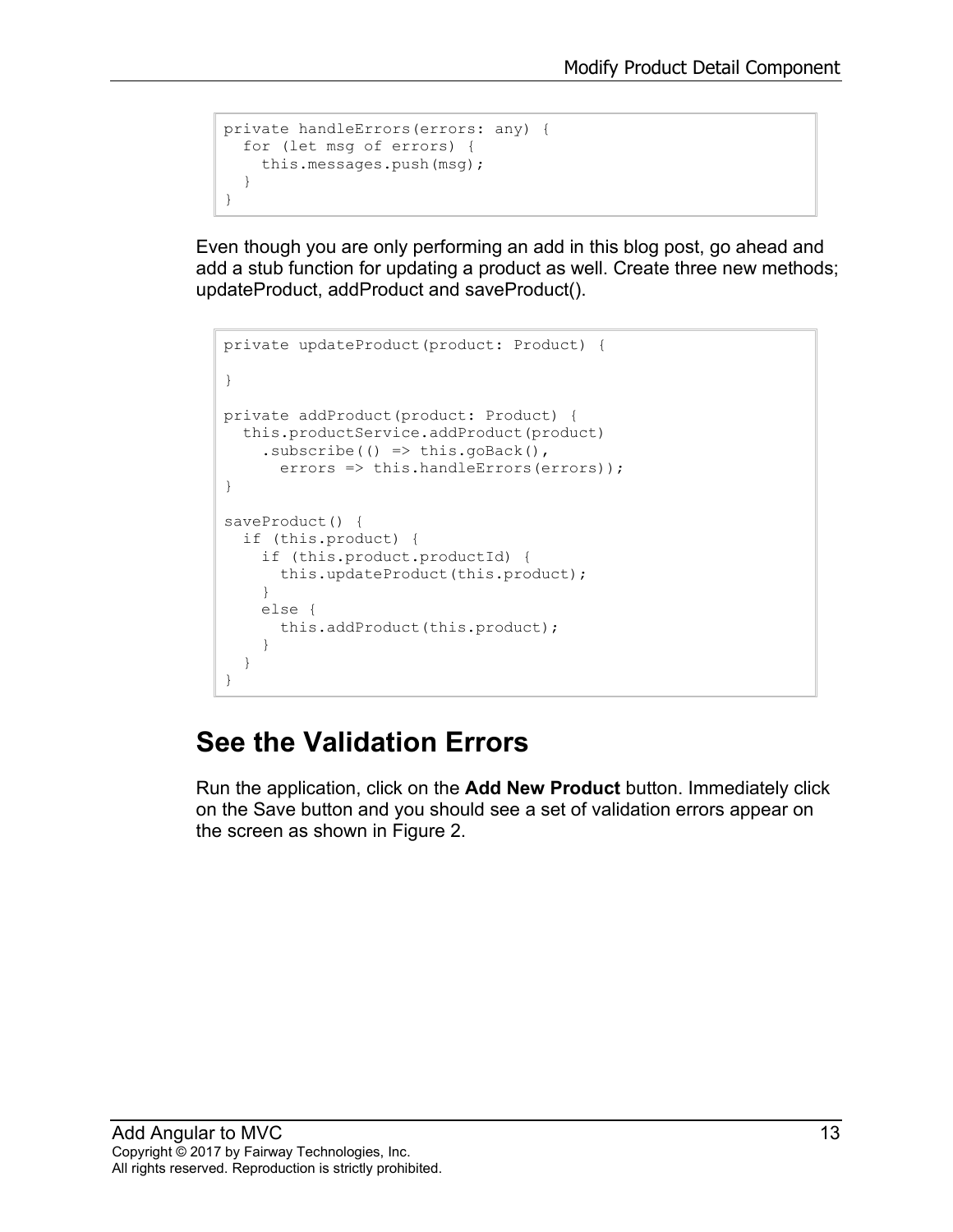| Paul's Training Company                                                                                                                                                             |  |
|-------------------------------------------------------------------------------------------------------------------------------------------------------------------------------------|--|
|                                                                                                                                                                                     |  |
| <b>Product Information</b>                                                                                                                                                          |  |
| • Product Name must be filled in.<br>• Introduction date must be within the last two years.<br>• Price must be between \$0.1 and less than \$9, 999.99.<br>• Url must be filled in. |  |
| <b>Product Name</b>                                                                                                                                                                 |  |
| Enter Your Name                                                                                                                                                                     |  |
| <b>Introduction Date</b>                                                                                                                                                            |  |
| Enter the Introduction Date                                                                                                                                                         |  |
| Price                                                                                                                                                                               |  |
| Enter the Price                                                                                                                                                                     |  |
| <b>URL</b>                                                                                                                                                                          |  |
| Enter the URL                                                                                                                                                                       |  |
|                                                                                                                                                                                     |  |

Figure 2: Validation errors show up at the top of your detail page.

#### <span id="page-13-0"></span>**Add a New Product**

Now, go ahead and add some good data for the product, click the Save button and you should be redirected back to the list page where you will see the new product you just added within the list.